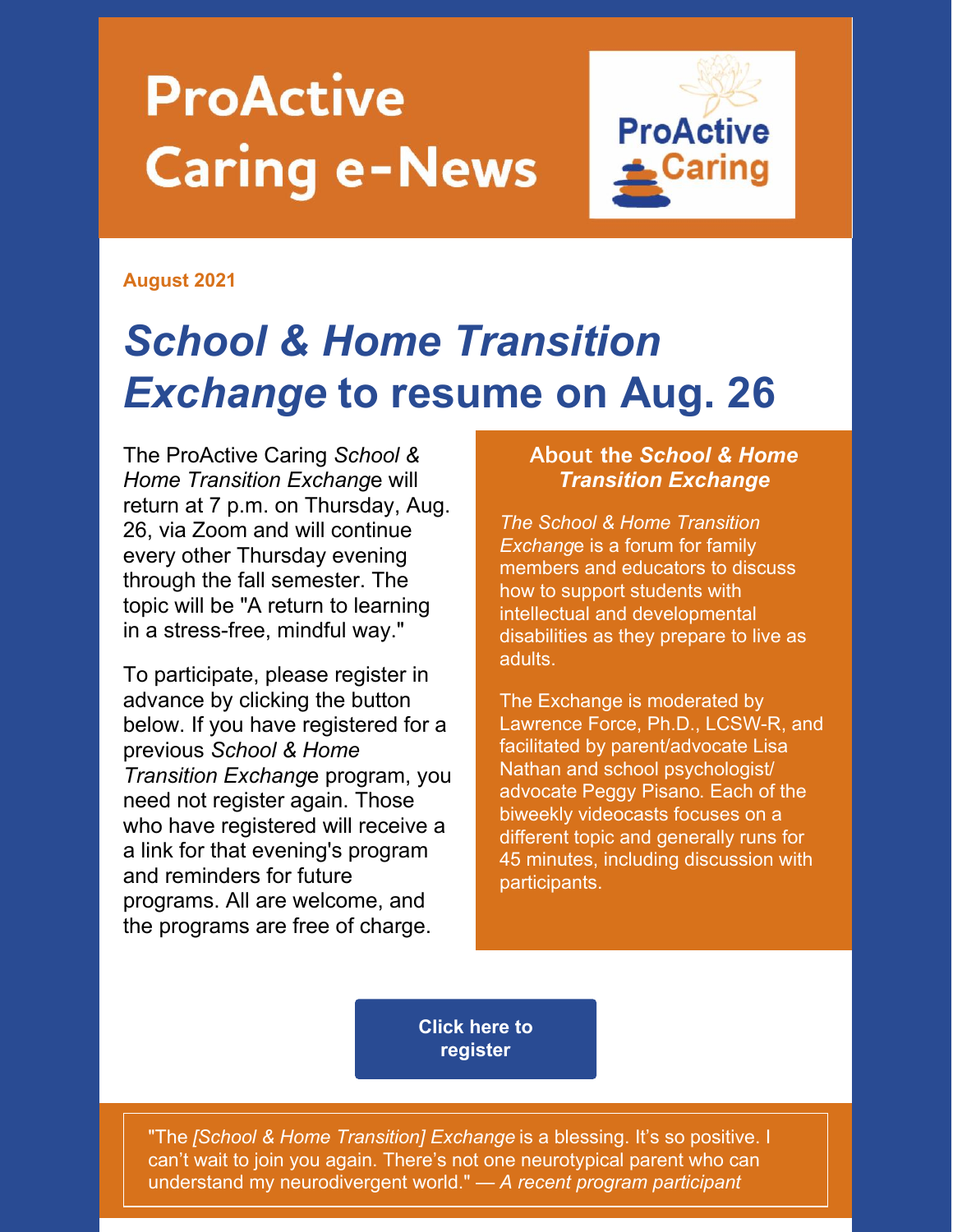#### *Mindfulness Family Stress Reduction* **series offers opportunity to practice stress-reduction skills**

The *Mindfulness Family Stress Reduction* series offered by Parent Network of Western New York (PNWNY) will alternate with the *School & Home Transition Exchange* through mid-October. The series is a biweekly opportunity for families to get together to learn and practice mindfulnessbased stress reduction techniques, share and explore stressors and solutions, and connect with each other.

Youth with disabilities may participate fully on-screen or simply be in the room while their parents participate. The goal is for families to learn and practice stress reduction together, with some parents learning how to introduce strategies to their children at a later time.

All are welcome to attend upcoming (virtual) programs, and there are no fees to participate. Each session will begin at 7 p.m. and last for 45 minutes:

**Aug. 5:** REACHing for Forgiveness and Using Positive Self-Talk. **Aug. 19:** An introduction to positive emotions and a formula for happiness.

To register for *the Mindfulness Family Stress Reduction* sessions or to obtain more information, visit <https://parentnetworkwny.org/events>. If you prefer, you may call PNWNY at 716.332.4170 or email info@parentnetworkwny.org.

"Thank you for hosting the mindfulness group. My son sincerely enjoys it and finds peace with the group in a way that we rarely see. It is a much-needed activity for our whole family." *— A recent group participant*

#### **Program seeks input from parents, school staff**

The ProActive Caring Program will hold two statewide focus groups in September to gather information from parents and educators about their experiences and concerns during the COVID-19 pandemic. The discussion will focus on preparing young people with intellectual and developmental disabilities for their lives as adults, and about resources parents and teachers have found helpful. The groups will provide guidance for the *School and Home Transition Exchange* this fall, as well for a mindfulness-based *Guide to Transitions* to be published later this year.

The groups will be small, with 8-12 people in each, and they will meet for one hour via Zoom. The first will begin at 7 p.m. on **Tuesday, Sept. 21**, and the second at 6 p.m. on **Wednesday, Sept. 29**.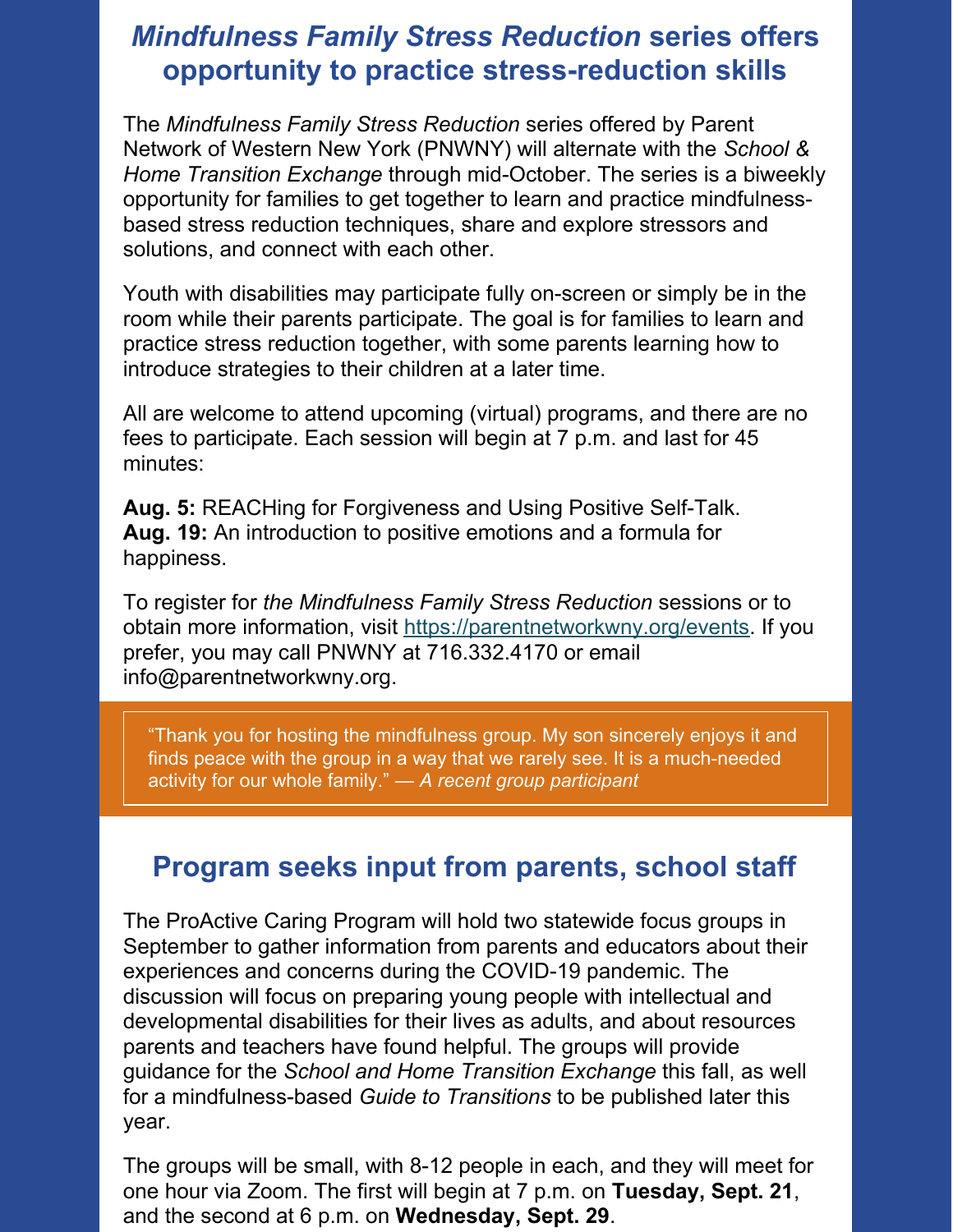If you would like to participate, please email Elaine Sproat, Director of the ProActive Caring Project, at esproat.proactivecaring@gmail.com, by Aug. 15.

Be sure to include: 1. Your name 2. Your role (parent, other family member, teacher, school psychologist, etc.) 3. Your hometown 4. What date you are available (or if either is good) and 5. A sentence or two about why you would like to take part or about the perspective you would bring to the group.

All responders will be notified of their status before the end of the month.

Thank you!

## **N.Y. extends services for students with disabilities facing educational setbacks due to COVID-19**

In the ProActive Caring April 2021 [newsletter](https://dc82432b-2952-4d48-b6f0-5d086f7307d4.filesusr.com/ugd/5fe66f_cf75dcb674fd46ebbb0268915552e808.pdf), we shared information about legislation that had been introduced to require school districts to provide educational and support services to students with disabilities whose educational progress had been impeded due to the COVID-19 pandemic until such students turned 23 years of age. This extension of eligibility for services would benefit students affected by the disruption of educational services during the pandemic who graduated in 2019-2020 or 2020-2021 or who will graduate in 2021-2022.

We're happy to report that the bill, sponsored in the New York State Assembly by Assemblyman Tom Abinanti and in the New York State Senate by Senator Pete Harckham, was passed in the New York State legislature and signed into law by Gov. Andrew Cuomo on June 29. Please note that the new law will not automatically extend eligibility for services; parents who wish their children to benefit from the extension of eligibility for services need to contact their school districts to set up an evaluation.

### **Teamwork key to achieving goals for young adults with special needs**

In May, the ProActive Caring "School & Home Transition Exchange" was privileged to have Lisa Currao as a guest speaker. Currao is a seasoned special education professional who works with a pilot program providing Transition services on the SUNY Rockland campus. She is also the parent of two young adults with special needs.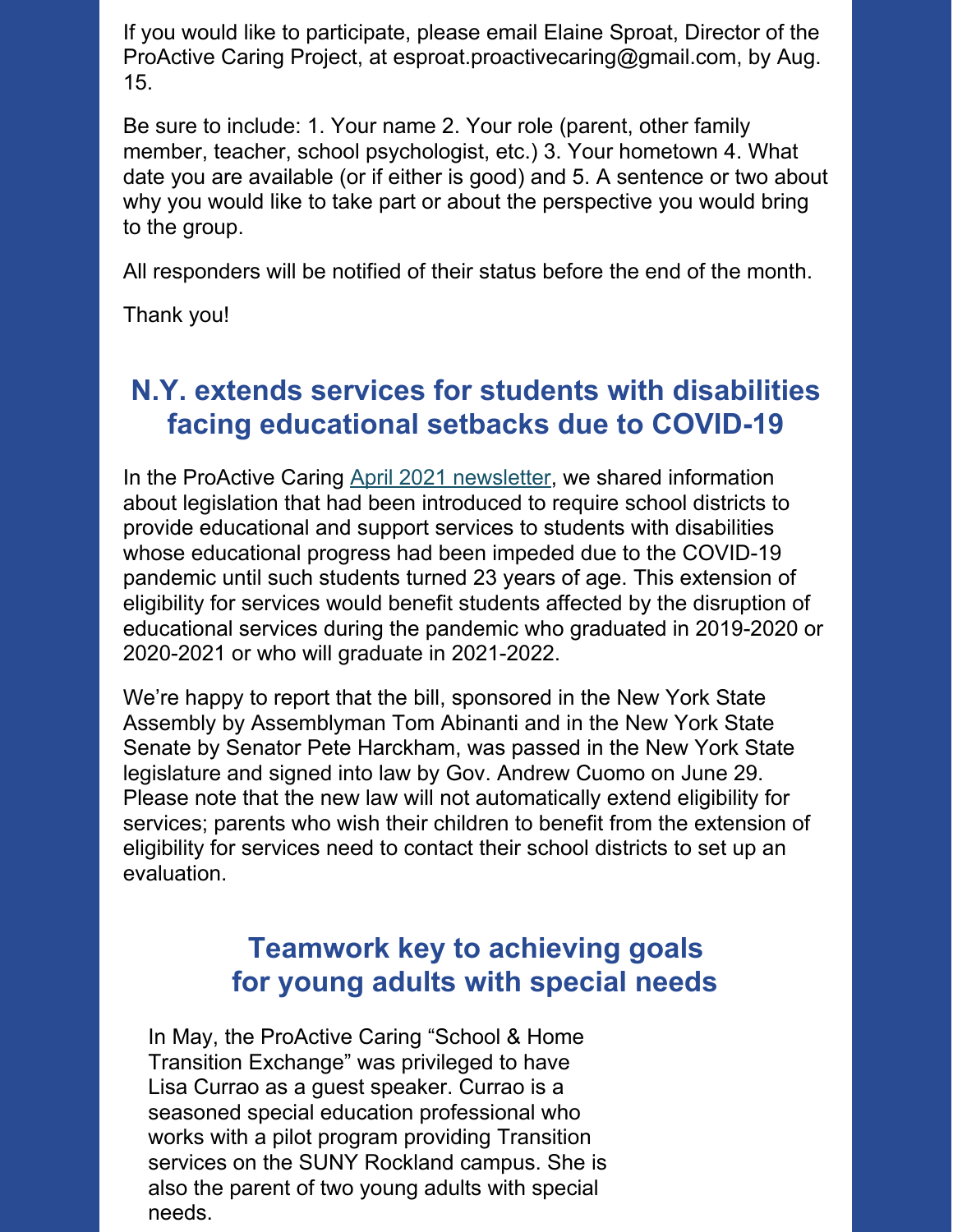During the program Currao shared her top 10 list for "managing the IEP (Individualized Education Plan) process during the later years in a stress-free way." One of her top 10 tips was to cultivate relationships. She encouraged parents to engage with teachers and school staff, to help identify their child's strengths and challenges, and to share their goals for their child — not as adversaries, but as partners. Even more important, Currao spoke about the



value of connecting with other parents of children with special needs, giving a hand to families behind you while learning from those who have walked the same road ahead of you, and cultivating a sense of belonging.

The Thunderbolts, a group providing athletic opportunities to young people with and without intellectual disabilities, was formed as a result of making such connections, and it illustrates the power of cultivating relationships. The group started in 2014 when Currao expressed the desire, during an annual review meeting for her son's IEP, that her son have the opportunity to participate in track and field. His school district welcomed the idea of allowing athletes from across the county who did not have a Special Olympics team in their home district to begin training at their facilities, and the Thunderbolts team was born. The group later expanded to include teams in swimming, basketball, power weightlifting, and bowling.



*Eric Orzell, a member of the Thunderbolts swim team, with his older brother Jason, who volunteers as one of the coaches for the team*.



Thunderbolts are New York State Certified Special Olympics teams that are unified, welcoming siblings and volunteers. This model welcomes whole families. Thanks to community collaboration with the Autism Move-A-Thon of Orange County (AMOC) and the Warwick Valley Central School District (WVCSD), athletes train weekly. This district hosts athlete practices, unified basketball, coach trainings, parent workshops, and the annual Thunderbolt Awards/Sports Banquet. Other training centers